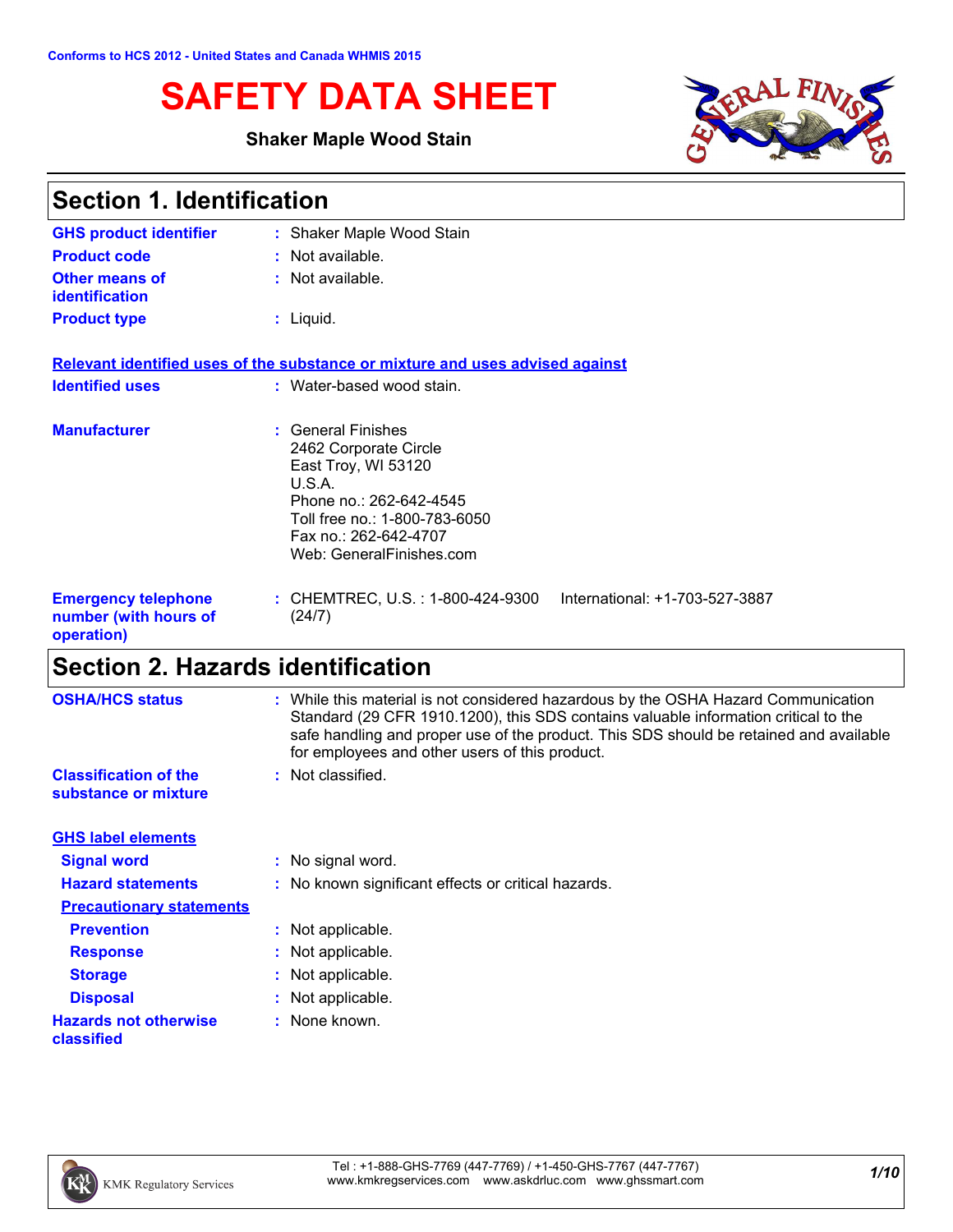

# **Section 3. Composition/information on ingredients**

**Substance/mixture :**

**Other means of identification**

- Mixture
- **:** Not available.

| <b>Ingredient name</b> |                        | <b>CAS number</b> |
|------------------------|------------------------|-------------------|
| Propane-1,2-diol       | ، ر<br>l ≥1<br>س د - ∵ | 57-55-6           |

Any concentration shown as a range is to protect confidentiality or is due to batch variation.

**There are no additional ingredients present which, within the current knowledge of the supplier and in the concentrations applicable, are classified as hazardous to health or the environment and hence require reporting in this section.**

**Occupational exposure limits, if available, are listed in Section 8.**

## **Section 4. First aid measures**

**Description of necessary first aid measures**

| <b>Eye contact</b>  | : Immediately flush eyes with plenty of water, occasionally lifting the upper and lower<br>eyelids. Check for and remove any contact lenses. Get medical attention if irritation<br>occurs.                                                                                                                                                            |
|---------------------|--------------------------------------------------------------------------------------------------------------------------------------------------------------------------------------------------------------------------------------------------------------------------------------------------------------------------------------------------------|
| <b>Inhalation</b>   | : Remove victim to fresh air and keep at rest in a position comfortable for breathing. Get<br>medical attention if symptoms occur.                                                                                                                                                                                                                     |
| <b>Skin contact</b> | : Flush contaminated skin with plenty of water. Get medical attention if symptoms occur.                                                                                                                                                                                                                                                               |
| <b>Ingestion</b>    | : Wash out mouth with water. Remove victim to fresh air and keep at rest in a position<br>comfortable for breathing. If material has been swallowed and the exposed person is<br>conscious, give small quantities of water to drink. Do not induce vomiting unless<br>directed to do so by medical personnel. Get medical attention if symptoms occur. |

#### **Most important symptoms/effects, acute and delayed**

| <b>Potential acute health effects</b> |                                                     |
|---------------------------------------|-----------------------------------------------------|
| <b>Eye contact</b>                    | : No known significant effects or critical hazards. |
| <b>Inhalation</b>                     | : No known significant effects or critical hazards. |
| <b>Skin contact</b>                   | : No known significant effects or critical hazards. |
| Ingestion                             | : No known significant effects or critical hazards. |
| Over-exposure signs/symptoms          |                                                     |
| Eye contact                           | : No known significant effects or critical hazards. |
| <b>Inhalation</b>                     | : No known significant effects or critical hazards. |
| <b>Skin contact</b>                   | : No known significant effects or critical hazards. |
| <b>Ingestion</b>                      | : No known significant effects or critical hazards. |

#### **Indication of immediate medical attention and special treatment needed, if necessary**

| <b>Notes to physician</b>         | : Treat symptomatically. Contact poison treatment specialist immediately if large<br>quantities have been ingested or inhaled. |
|-----------------------------------|--------------------------------------------------------------------------------------------------------------------------------|
| <b>Specific treatments</b>        | : No specific treatment.                                                                                                       |
| <b>Protection of first-aiders</b> | No action shall be taken involving any personal risk or without suitable training.                                             |

#### **See toxicological information (Section 11)**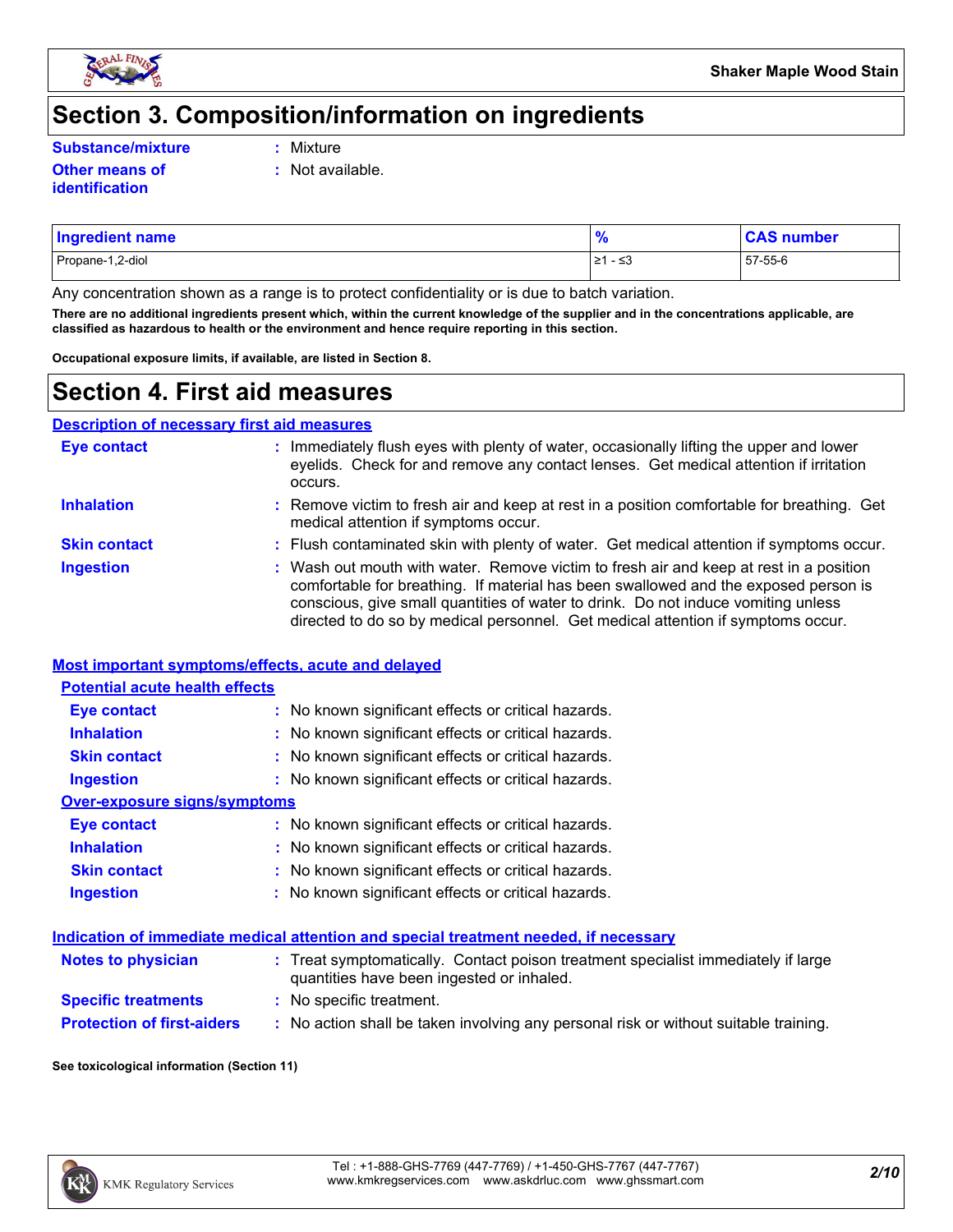

# **Section 5. Fire-fighting measures**

| <b>Extinguishing media</b>                               |                                                                                                                                                                                                     |
|----------------------------------------------------------|-----------------------------------------------------------------------------------------------------------------------------------------------------------------------------------------------------|
| <b>Suitable extinguishing</b><br>media                   | $\therefore$ In case of fire, use water spray (fog), foam, dry chemical or CO <sub>2</sub> .                                                                                                        |
| <b>Unsuitable extinguishing</b><br>media                 | : None known.                                                                                                                                                                                       |
| <b>Specific hazards arising</b><br>from the chemical     | : In a fire or if heated, a pressure increase will occur and the container may burst.                                                                                                               |
| <b>Hazardous thermal</b><br>decomposition products       | : Decomposition products may include the following materials:<br>carbon dioxide<br>carbon monoxide                                                                                                  |
| <b>Special protective actions</b><br>for fire-fighters   | : Promptly isolate the scene by removing all persons from the vicinity of the incident if<br>there is a fire. No action shall be taken involving any personal risk or without suitable<br>training. |
| <b>Special protective</b><br>equipment for fire-fighters | : Fire-fighters should wear appropriate protective equipment and self-contained breathing<br>apparatus (SCBA) with a full face-piece operated in positive pressure mode.                            |

# **Section 6. Accidental release measures**

|                                                              | <b>Personal precautions, protective equipment and emergency procedures</b>                                                                                                                                                                                                                                                                                                                                                                                                                                                                                                                 |
|--------------------------------------------------------------|--------------------------------------------------------------------------------------------------------------------------------------------------------------------------------------------------------------------------------------------------------------------------------------------------------------------------------------------------------------------------------------------------------------------------------------------------------------------------------------------------------------------------------------------------------------------------------------------|
| For non-emergency<br>personnel                               | : No action shall be taken involving any personal risk or without suitable training.<br>Evacuate surrounding areas. Keep unnecessary and unprotected personnel from<br>entering. Do not touch or walk through spilled material. Put on appropriate personal<br>protective equipment.                                                                                                                                                                                                                                                                                                       |
|                                                              | For emergency responders : If specialized clothing is required to deal with the spillage, take note of any information in<br>Section 8 on suitable and unsuitable materials. See also the information in "For non-<br>emergency personnel".                                                                                                                                                                                                                                                                                                                                                |
| <b>Environmental precautions</b>                             | : Avoid dispersal of spilled material and runoff and contact with soil, waterways, drains<br>and sewers. Inform the relevant authorities if the product has caused environmental<br>pollution (sewers, waterways, soil or air).                                                                                                                                                                                                                                                                                                                                                            |
| <b>Methods and materials for containment and cleaning up</b> |                                                                                                                                                                                                                                                                                                                                                                                                                                                                                                                                                                                            |
| <b>Spill</b>                                                 | : Stop leak if without risk. Move containers from spill area. Prevent entry into sewers,<br>water courses, basements or confined areas. Wash spillages into an effluent treatment<br>plant or proceed as follows. Contain and collect spillage with non-combustible,<br>absorbent material e.g. sand, earth, vermiculite or diatomaceous earth and place in<br>container for disposal according to local regulations (see Section 13). Dispose of via a<br>licensed waste disposal contractor. Note: see Section 1 for emergency contact<br>information and Section 13 for waste disposal. |

# **Section 7. Handling and storage**

#### **Precautions for safe handling**

| <b>Protective measures</b>                       | : Put on appropriate personal protective equipment (see Section 8).                                                                                                                                                                                                    |
|--------------------------------------------------|------------------------------------------------------------------------------------------------------------------------------------------------------------------------------------------------------------------------------------------------------------------------|
| <b>Advice on general</b><br>occupational hygiene | : Eating, drinking and smoking should be prohibited in areas where this material is<br>handled, stored and processed. Workers should wash hands and face before eating,<br>drinking and smoking. See also Section 8 for additional information on hygiene<br>measures. |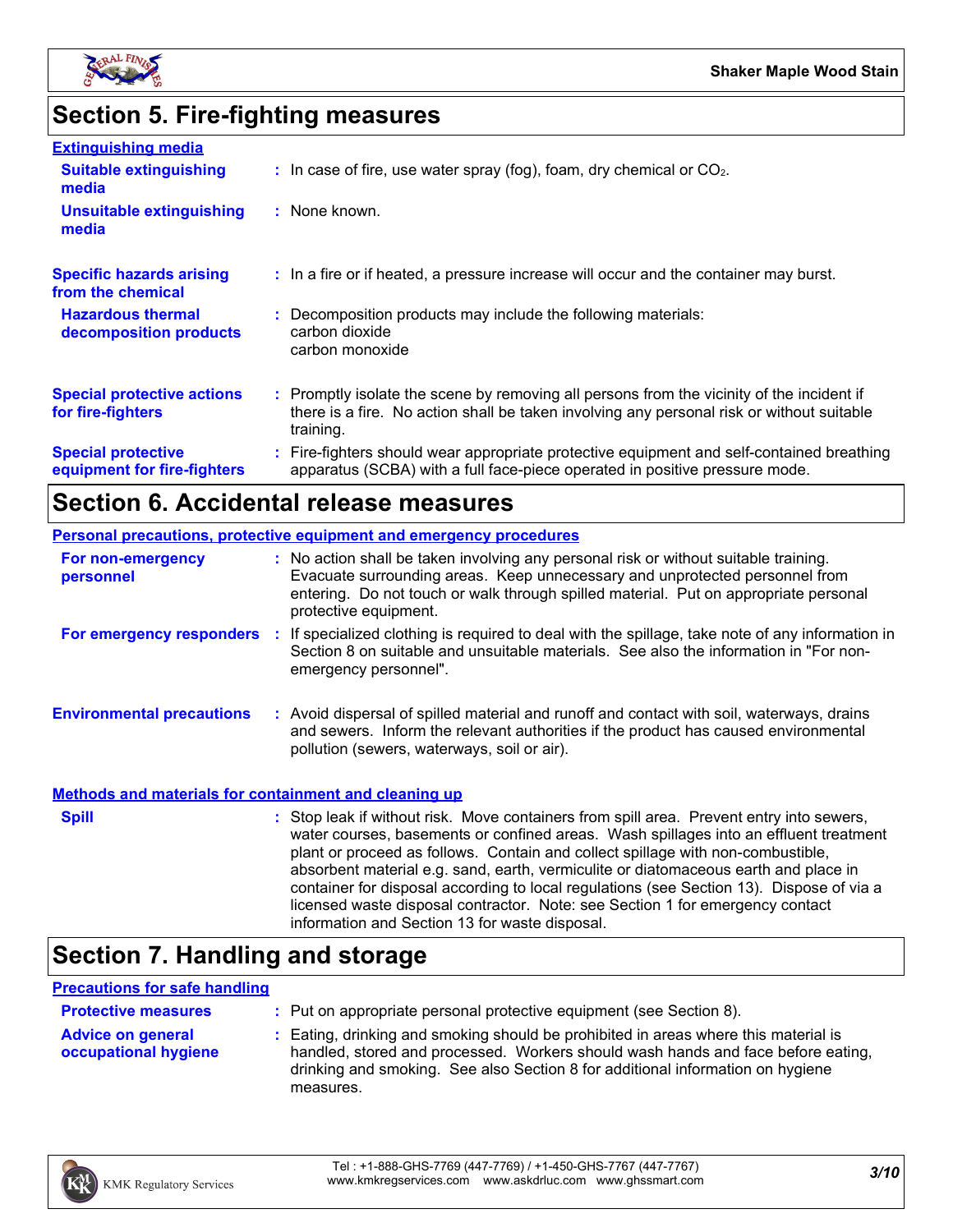

# **Section 7. Handling and storage**

|                          | <b>Conditions for safe storage, :</b> Store in accordance with local regulations. Store in original container protected from |
|--------------------------|------------------------------------------------------------------------------------------------------------------------------|
| including any            | direct sunlight in a dry, cool and well-ventilated area, away from incompatible materials                                    |
| <i>incompatibilities</i> | (see Section 10) and food and drink. Keep container tightly closed and sealed until                                          |
|                          | ready for use. Containers that have been opened must be carefully resealed and kept                                          |
|                          | upright to prevent leakage. Do not store in unlabeled containers. Use appropriate                                            |
|                          | containment to avoid environmental contamination. See Section 10 for incompatible                                            |
|                          | materials before handling or use.                                                                                            |

# **Section 8. Exposure controls/personal protection**

#### **Control parameters**

### **United States**

#### **Occupational exposure limits**

| Ingredient name  | <b>Exposure limits</b>                                                    |
|------------------|---------------------------------------------------------------------------|
| Propane-1,2-diol | AIHA WEEL (United States, 10/2011).<br>TWA: 10 mg/m <sup>3</sup> 8 hours. |

#### **Canada**

#### **Occupational exposure limits**

| <b>Ingredient name</b> | <b>Exposure limits</b>                                                                                                                                                                                          |
|------------------------|-----------------------------------------------------------------------------------------------------------------------------------------------------------------------------------------------------------------|
| Propane-1,2-diol       | CA Ontario Provincial (Canada, 7/2015).<br>TWA: 10 mg/m <sup>3</sup> 8 hours. Form: Aerosol only<br>TWA: 155 mg/m <sup>3</sup> 8 hours. Form: Vapor and aerosol<br>TWA: 50 ppm 8 hours. Form: Vapor and aerosol |

| <b>Appropriate engineering</b><br><b>controls</b> | : Good general ventilation should be sufficient to control worker exposure to airborne<br>contaminants.                                                          |
|---------------------------------------------------|------------------------------------------------------------------------------------------------------------------------------------------------------------------|
| <b>Environmental exposure</b><br><b>controls</b>  | : Emissions from ventilation or work process equipment should be checked to ensure<br>they comply with the requirements of environmental protection legislation. |

| <b>Individual protection measures</b> |                                                                                                                                                                                                                                                                                                                                                                                                   |
|---------------------------------------|---------------------------------------------------------------------------------------------------------------------------------------------------------------------------------------------------------------------------------------------------------------------------------------------------------------------------------------------------------------------------------------------------|
| <b>Hygiene measures</b>               | : Wash hands, forearms and face thoroughly after handling chemical products, before<br>eating, smoking and using the lavatory and at the end of the working period.<br>Appropriate techniques should be used to remove potentially contaminated clothing.<br>Wash contaminated clothing before reusing. Ensure that eyewash stations and safety<br>showers are close to the workstation location. |
| <b>Eye/face protection</b>            | : Safety eyewear complying with an approved standard should be used when a risk<br>assessment indicates this is necessary to avoid exposure to liquid splashes, mists,<br>gases or dusts. If contact is possible, the following protection should be worn, unless<br>the assessment indicates a higher degree of protection: safety glasses with side-shields.                                    |
| <b>Skin protection</b>                |                                                                                                                                                                                                                                                                                                                                                                                                   |
| <b>Hand protection</b>                | : Chemical-resistant, impervious gloves complying with an approved standard should be<br>worn at all times when handling chemical products if a risk assessment indicates this is<br>necessary.                                                                                                                                                                                                   |
| <b>Body protection</b>                | : Personal protective equipment for the body should be selected based on the task being<br>performed and the risks involved and should be approved by a specialist before<br>handling this product.                                                                                                                                                                                               |
| <b>Other skin protection</b>          | : Appropriate footwear and any additional skin protection measures should be selected<br>based on the task being performed and the risks involved and should be approved by a<br>specialist before handling this product.                                                                                                                                                                         |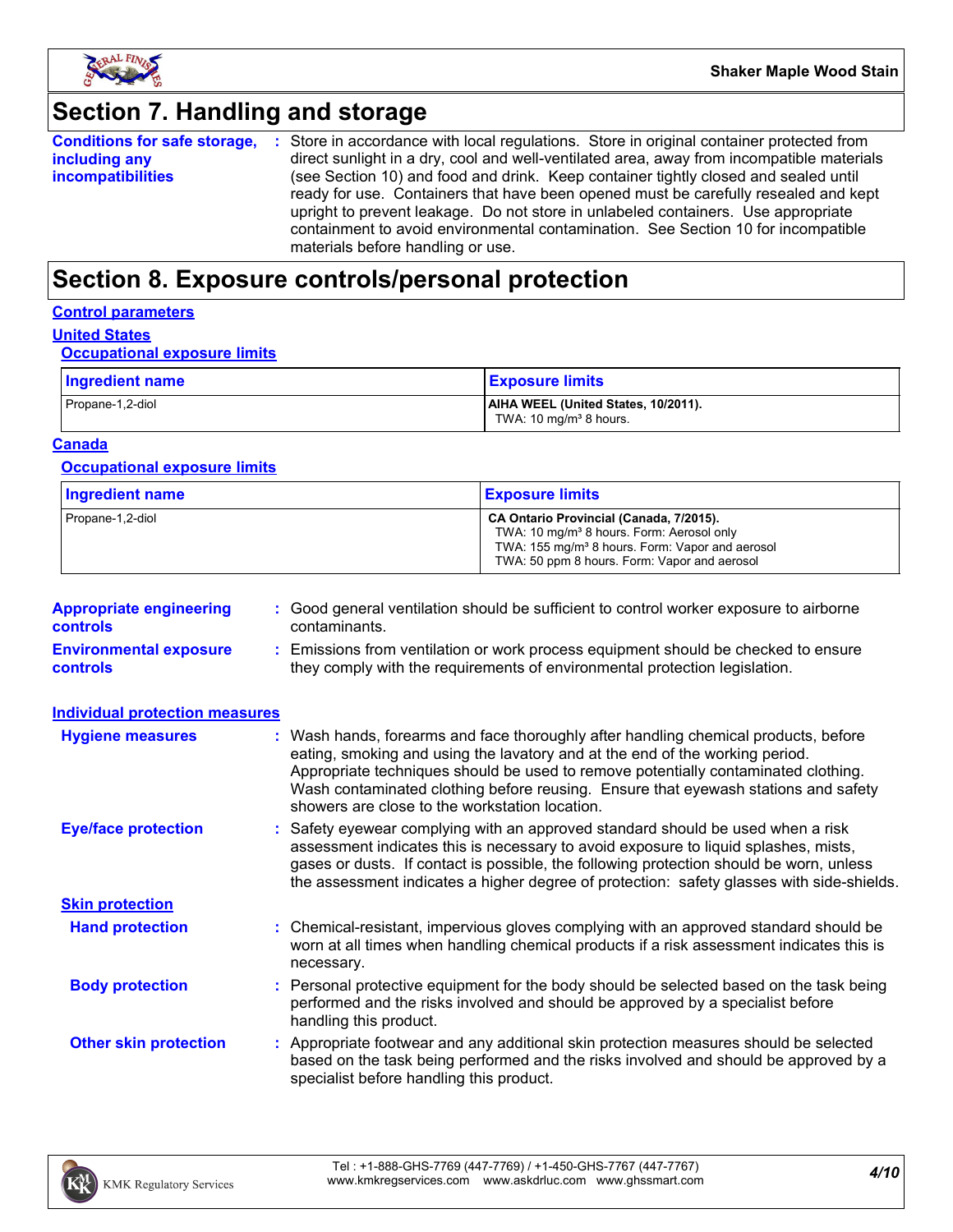

### **Section 8. Exposure controls/personal protection**

Based on the hazard and potential for exposure, select a respirator that meets the appropriate standard or certification. Respirators must be used according to a respiratory protection program to ensure proper fitting, training, and other important aspects of use.

# **Section 9. Physical and chemical properties**

| <b>Appearance</b>                                 |    |                     |
|---------------------------------------------------|----|---------------------|
| <b>Physical state</b>                             |    | Liquid. [Viscous.]  |
| <b>Color</b>                                      |    | Brown.              |
| Odor                                              |    | Not available.      |
| <b>Odor threshold</b>                             |    | Not available.      |
| рH                                                |    | 8 to 9              |
| <b>Melting point</b>                              |    | Not available.      |
| <b>Boiling point</b>                              |    | Not available.      |
| <b>Flash point</b>                                |    | Not available.      |
| <b>Evaporation rate</b>                           |    | Not available.      |
| <b>Flammability (solid, gas)</b>                  |    | Not available.      |
| Lower and upper explosive<br>(flammable) limits   |    | Not available.      |
| <b>Vapor pressure</b>                             |    | Not available.      |
| <b>Vapor density</b>                              |    | Not available.      |
| <b>Relative density</b>                           |    | 1.03                |
| <b>Solubility</b>                                 |    | : Soluble in water. |
| <b>Partition coefficient: n-</b><br>octanol/water |    | Not available.      |
| <b>Auto-ignition temperature</b>                  |    | Not available.      |
| <b>Decomposition temperature</b>                  |    | Not available.      |
| <b>Viscosity</b>                                  |    | Not available.      |
| <b>VOC content</b>                                |    | 157.113 g/L         |
| Flow time (ISO 2431)                              | ř. | Not available.      |

# **Section 10. Stability and reactivity**

| <b>Reactivity</b>                            | : No specific test data related to reactivity available for this product or its ingredients.              |
|----------------------------------------------|-----------------------------------------------------------------------------------------------------------|
| <b>Chemical stability</b>                    | : The product is stable.                                                                                  |
| <b>Possibility of hazardous</b><br>reactions | : Under normal conditions of storage and use, hazardous reactions will not occur.                         |
| <b>Conditions to avoid</b>                   | : Protect from freezing.                                                                                  |
| <b>Incompatible materials</b>                | : Reactive or incompatible with the following materials: oxidizing materials.                             |
| <b>Hazardous decomposition</b><br>products   | : Under normal conditions of storage and use, hazardous decomposition products should<br>not be produced. |

*5/10* Tel : +1-888-GHS-7769 (447-7769) / +1-450-GHS-7767 (447-7767) www.kmkregservices.com www.askdrluc.com www.ghssmart.com

**Respiratory protection :**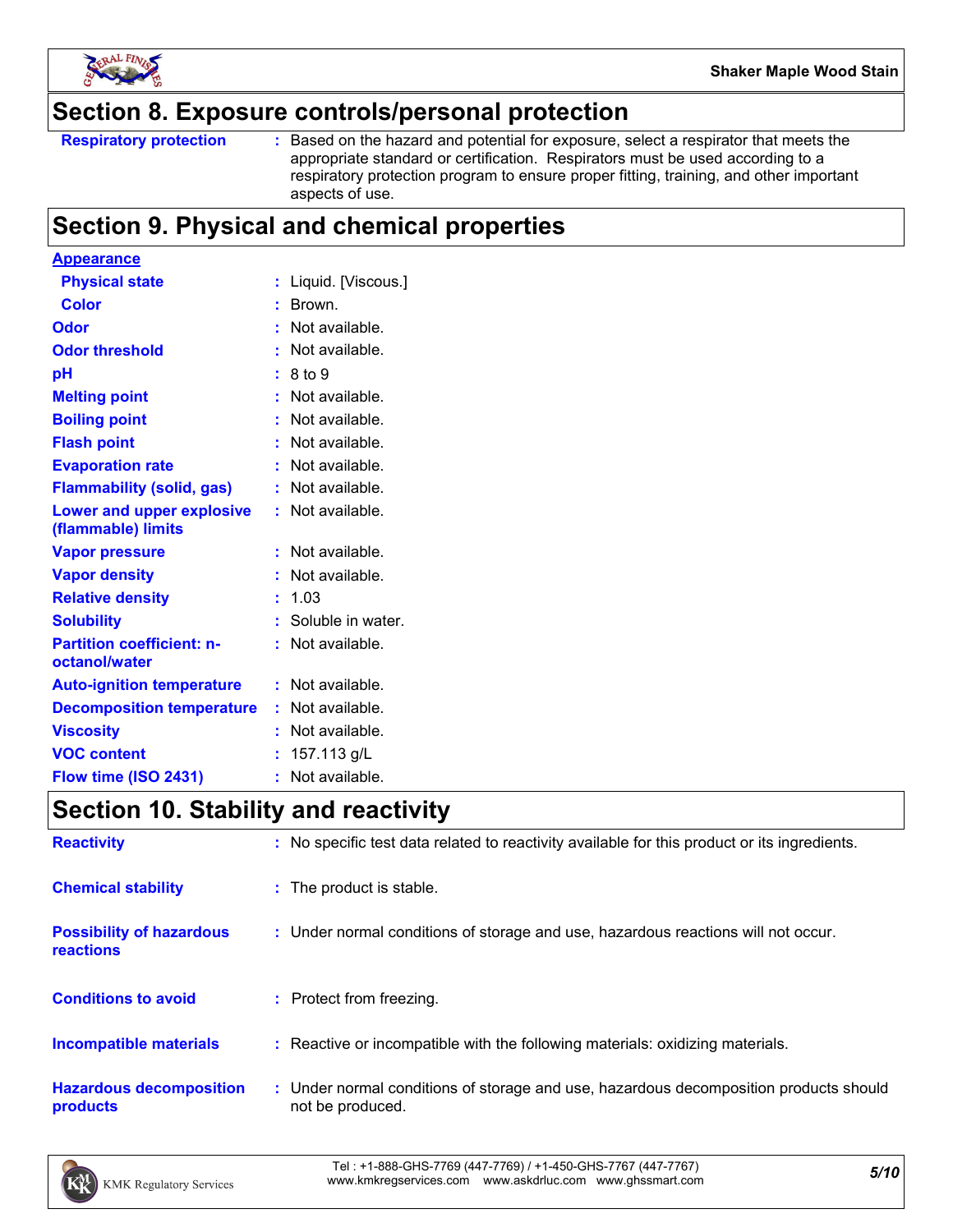

# **Section 11. Toxicological information**

#### **Information on toxicological effects**

#### **Acute toxicity**

| <b>Product/ingredient name</b> | <b>Result</b>            | <b>Species</b> | <b>Dose</b>            | <b>Exposure</b> |
|--------------------------------|--------------------------|----------------|------------------------|-----------------|
| Propane-1,2-diol               | LD50 Dermal<br>LD50 Oral | Rabbit<br>Rat  | 20800 mg/kg<br>20 g/kg |                 |

#### **Irritation/Corrosion**

| <b>Product/ingredient name</b> | <b>Result</b>                                | <b>Species</b>   | <b>Score</b> | <u>  Exposure</u>         | <b>Observation</b> |
|--------------------------------|----------------------------------------------|------------------|--------------|---------------------------|--------------------|
| Propane-1,2-diol               | Eves - Mild irritant<br>Eves - Mild irritant | Rabbit<br>Rabbit |              | 24 hours 500 mg<br>100 mg |                    |
|                                |                                              |                  |              |                           |                    |

#### **Sensitization**

There is no data available.

#### **Mutagenicity**

There is no data available.

#### **Carcinogenicity**

There is no data available.

#### **Reproductive toxicity**

There is no data available.

#### **Teratogenicity**

There is no data available.

#### **Specific target organ toxicity (single exposure)**

There is no data available.

#### **Specific target organ toxicity (repeated exposure)**

There is no data available.

#### **Aspiration hazard**

There is no data available.

| Information on the likely<br>routes of exposure | : Dermal contact. Eye contact. Inhalation. Ingestion. |
|-------------------------------------------------|-------------------------------------------------------|
| <b>Potential acute health effects</b>           |                                                       |
| <b>Eye contact</b>                              | : No known significant effects or critical hazards.   |
| <b>Inhalation</b>                               | : No known significant effects or critical hazards.   |
| <b>Skin contact</b>                             | : No known significant effects or critical hazards.   |

#### **Ingestion :** No known significant effects or critical hazards.

| Symptoms related to the physical, chemical and toxicological characteristics |                                                     |  |  |  |  |
|------------------------------------------------------------------------------|-----------------------------------------------------|--|--|--|--|
| Eye contact                                                                  | : No known significant effects or critical hazards. |  |  |  |  |
| <b>Inhalation</b>                                                            | : No known significant effects or critical hazards. |  |  |  |  |
| <b>Skin contact</b>                                                          | : No known significant effects or critical hazards. |  |  |  |  |
| <b>Ingestion</b>                                                             | : No known significant effects or critical hazards. |  |  |  |  |

#### **Delayed and immediate effects and also chronic effects from short and long term exposure**

| <b>Short term exposure</b>                   |                                                     |
|----------------------------------------------|-----------------------------------------------------|
| <b>Potential immediate</b><br><b>effects</b> | : No known significant effects or critical hazards. |
| <b>Potential delaved effects</b>             | : No known significant effects or critical hazards. |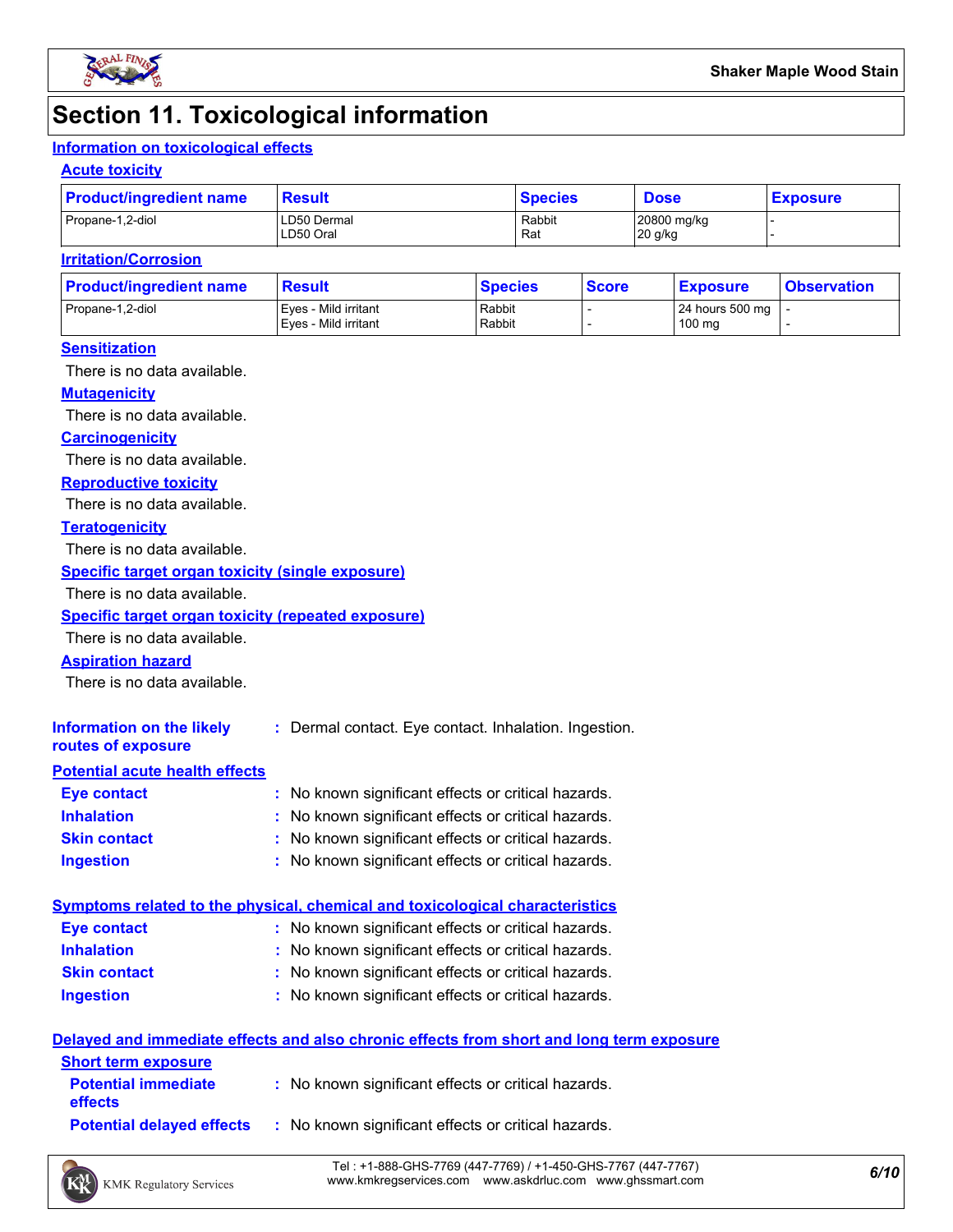

# **Section 11. Toxicological information**

| <b>Long term exposure</b>               |                                                     |
|-----------------------------------------|-----------------------------------------------------|
| <b>Potential immediate</b><br>effects   | : No known significant effects or critical hazards. |
| <b>Potential delayed effects</b>        | : No known significant effects or critical hazards. |
| <b>Potential chronic health effects</b> |                                                     |
| <b>General</b>                          | : No known significant effects or critical hazards. |
| <b>Carcinogenicity</b>                  | : No known significant effects or critical hazards. |
| <b>Mutagenicity</b>                     | : No known significant effects or critical hazards. |
| <b>Teratogenicity</b>                   | : No known significant effects or critical hazards. |
| <b>Developmental effects</b>            | : No known significant effects or critical hazards. |
| <b>Fertility effects</b>                | : No known significant effects or critical hazards. |

#### **Numerical measures of toxicity**

#### **Acute toxicity estimates**

There is no data available.

# **Section 12. Ecological information**

#### **Toxicity**

| <b>Product/ingredient name</b> | <b>Result</b>                       | <b>Species</b>                   | <b>Exposure</b> |
|--------------------------------|-------------------------------------|----------------------------------|-----------------|
| Propane-1,2-diol               | Acute EC50 >110 ppm Fresh water     | I Daphnia - Daphnia magna        | 48 hours        |
|                                | Acute LC50 1020000 ug/L Fresh water | Crustaceans - Ceriodaphnia dubia | 48 hours        |
|                                | Acute LC50 710000 ug/L Fresh water  | Fish - Pimephales promelas       | 96 hours        |

#### **Persistence and degradability**

There is no data available.

#### **Bioaccumulative potential**

| <b>Product/ingredient name</b> | $\mathsf{LogP}_\mathsf{ow}$ | <b>DAC</b><br><b>DUI</b> | <b>Potential</b> |
|--------------------------------|-----------------------------|--------------------------|------------------|
| Propane-1,2-diol               | 07، ا                       |                          | l low            |

#### **Mobility in soil**

| <b>Soil/water partition</b>    | $:$ Not available. |
|--------------------------------|--------------------|
| coefficient (K <sub>oc</sub> ) |                    |

#### **Other adverse effects** : No known significant effects or critical hazards.

### **Section 13. Disposal considerations**

**Disposal methods :**

The generation of waste should be avoided or minimized wherever possible. Disposal of this product, solutions and any by-products should comply with the requirements of environmental protection and waste disposal legislation and any regional local authority requirements. Dispose of surplus and non-recyclable products via a licensed waste disposal contractor. Waste should not be disposed of untreated to the sewer unless fully compliant with the requirements of all authorities with jurisdiction. Waste packaging should be recycled. Incineration or landfill should only be considered when recycling is not feasible. This material and its container must be disposed of in a safe way. Empty containers or liners may retain some product residues. Avoid dispersal of spilled

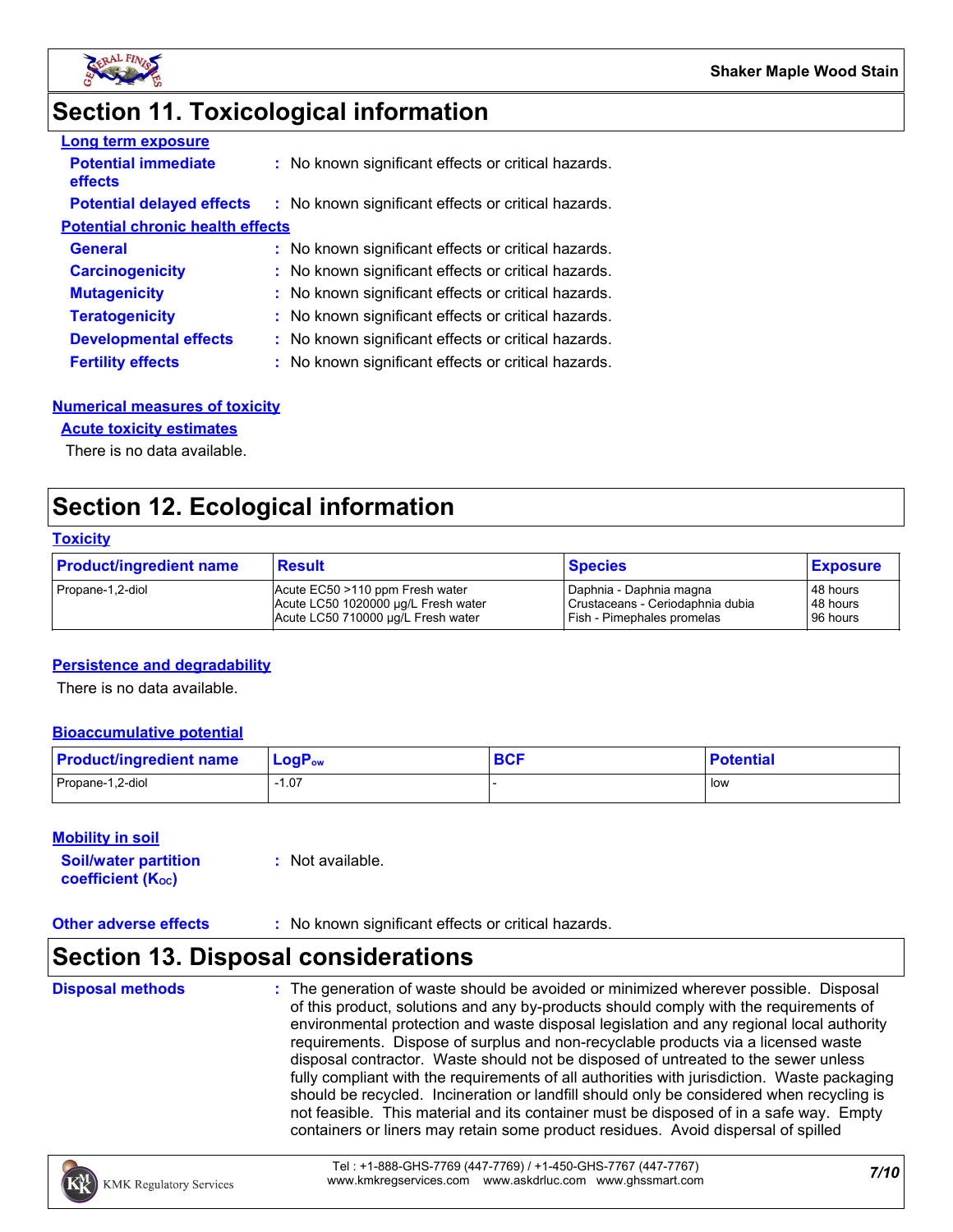

## **Section 13. Disposal considerations**

material and runoff and contact with soil, waterways, drains and sewers.

# **Section 14. Transport information**

|                                      | <b>DOT Classification</b> | <b>TDG Classification</b> | <b>IMDG</b>    | <b>IATA</b>    |
|--------------------------------------|---------------------------|---------------------------|----------------|----------------|
| <b>UN number</b>                     | Not regulated.            | Not regulated.            | Not regulated. | Not regulated. |
| <b>UN proper</b><br>shipping name    |                           |                           |                |                |
| <b>Transport</b><br>hazard class(es) |                           |                           |                |                |
|                                      |                           |                           |                |                |
| <b>Packing group</b>                 |                           |                           |                |                |
| <b>Environmental</b><br>hazards      | No.                       | No.                       | No.            | No.            |

**AERG :** Not applicable.

**Special precautions for user Transport within user's premises:** always transport in closed containers that are **:** upright and secure. Ensure that persons transporting the product know what to do in the event of an accident or spillage.

# **Section 15. Regulatory information**

| <b>U.S. Federal regulations</b>                                                   | : TSCA 8(a) PAIR: Octamethylcyclotetrasiloxane; Poly(oxy-1,2-ethanediyl), $\alpha$ -[4-(1,1,3,3-<br>tetramethylbutyl)phenyl]- $\omega$ -hydroxy-; Poly(oxy-1,2-ethanediyl), $\alpha$ -[(1,1,3,3-<br>tetramethylbutyl)phenyl]-ω-hydroxy- |
|-----------------------------------------------------------------------------------|-----------------------------------------------------------------------------------------------------------------------------------------------------------------------------------------------------------------------------------------|
|                                                                                   | TSCA 8(a) CDR Exempt/Partial exemption: Not determined                                                                                                                                                                                  |
|                                                                                   | United States inventory (TSCA 8b): All components are listed or exempted.                                                                                                                                                               |
|                                                                                   | Commerce control list precursor: 2,2',2"-Nitrilotriethanol                                                                                                                                                                              |
|                                                                                   | Clean Water Act (CWA) 311: Propionic acid; Propylene oxide; Cyclohexane                                                                                                                                                                 |
| <b>Clean Air Act Section 112</b><br>(b) Hazardous Air<br><b>Pollutants (HAPS)</b> | : Listed                                                                                                                                                                                                                                |
| <b>Clean Air Act Section 602</b><br><b>Class I Substances</b>                     | : Not listed                                                                                                                                                                                                                            |
| <b>Clean Air Act Section 602</b><br><b>Class II Substances</b>                    | : Not listed                                                                                                                                                                                                                            |
| <b>DEA List I Chemicals</b><br>(Precursor Chemicals)                              | : Not listed                                                                                                                                                                                                                            |
| <b>DEA List II Chemicals</b><br><b>(Essential Chemicals)</b>                      | : Not listed                                                                                                                                                                                                                            |
| <b>SARA 302/304</b>                                                               |                                                                                                                                                                                                                                         |
| <b>Composition/information on ingredients</b>                                     |                                                                                                                                                                                                                                         |

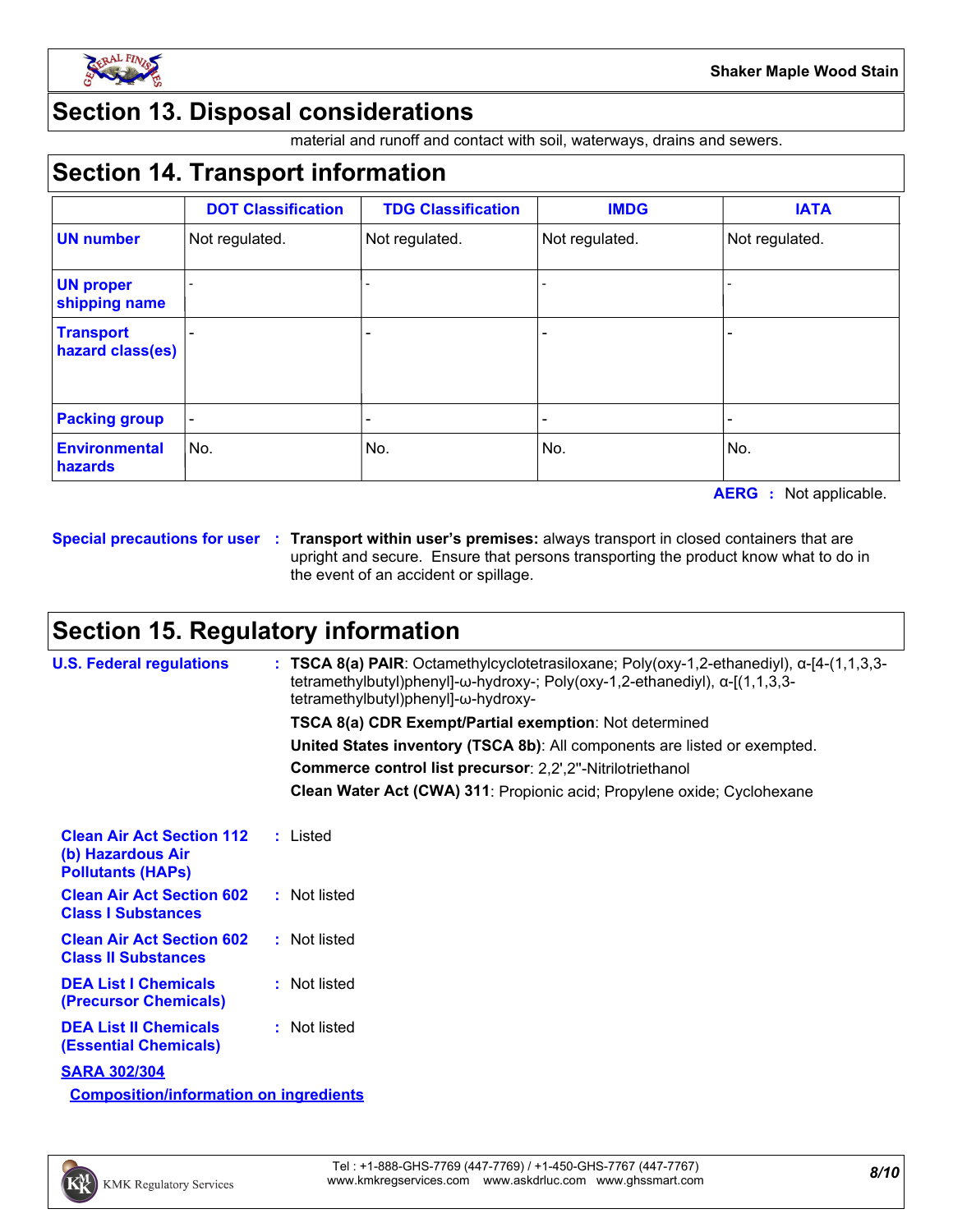

# **Section 15. Regulatory information**

|                                                |                      | <b>SARA 302 TPQ</b>   |                 | <b>SARA 304 RQ</b> |              |
|------------------------------------------------|----------------------|-----------------------|-----------------|--------------------|--------------|
| <b>Name</b>                                    | <b>EHS</b>           | (lbs)                 | (gallons)       | (lbs)              | (gallons)    |
| Hydrazine<br>Ethylene oxide<br>Propylene oxide | Yes.<br>Yes.<br>Yes. | 1000<br>1000<br>10000 | 119.9<br>1444.3 | 10<br>100          | 0.12<br>14.4 |

**SARA 304 RQ :** 4188679 lbs / 1901660.3 kg [487733.5 gal / 1846272.1 L]

#### **SARA 311/312**

**Classification :** Not applicable.

#### **Composition/information on ingredients**

| <b>Name</b>      | <b>Classification</b>                            |
|------------------|--------------------------------------------------|
| Propane-1,2-diol | SERIOUS EYE DAMAGE/ EYE IRRITATION - Category 2A |

#### **SARA 313**

There is no data available.

#### **State regulations**

**Massachusetts :**

- : None of the components are listed. **New York :** None of the components are listed.
- 
- **New Jersey :** The following components are listed: Propane-1,2-diol

**Pennsylvania :** The following components are listed: Propane-1,2-diol

#### **California Prop. 65**

**A WARNING**: This product can expose you to Ethylene oxide, which is known to the State of California to cause cancer and birth defects or other reproductive harm. This product can expose you to chemicals including Hydrazine, 1,4-Dioxane, Propylene oxide, which are known to the State of California to cause cancer, and Ethanediol, which is known to the State of California to cause birth defects or other reproductive harm. For more information go to www. P65Warnings.ca.gov.

| Ingredient name | No significant risk<br><b>level</b> | <b>Maximum</b><br>acceptable dosage<br><b>level</b> |  |
|-----------------|-------------------------------------|-----------------------------------------------------|--|
| Hydrazine       | Yes.                                |                                                     |  |
| 1,4-Dioxane     | Yes.                                |                                                     |  |
| Ethylene oxide  | Yes.                                | Yes.                                                |  |
| Propylene oxide |                                     |                                                     |  |
| Ethanediol      |                                     | Yes.                                                |  |

#### **Canada**

**Canadian lists**

- **Canadian NPRI :** None of the components are listed.
- **CEPA Toxic substances :** None of the components are listed.
	- **:** Not determined.
- **Canada inventory (DSL NDSL)**